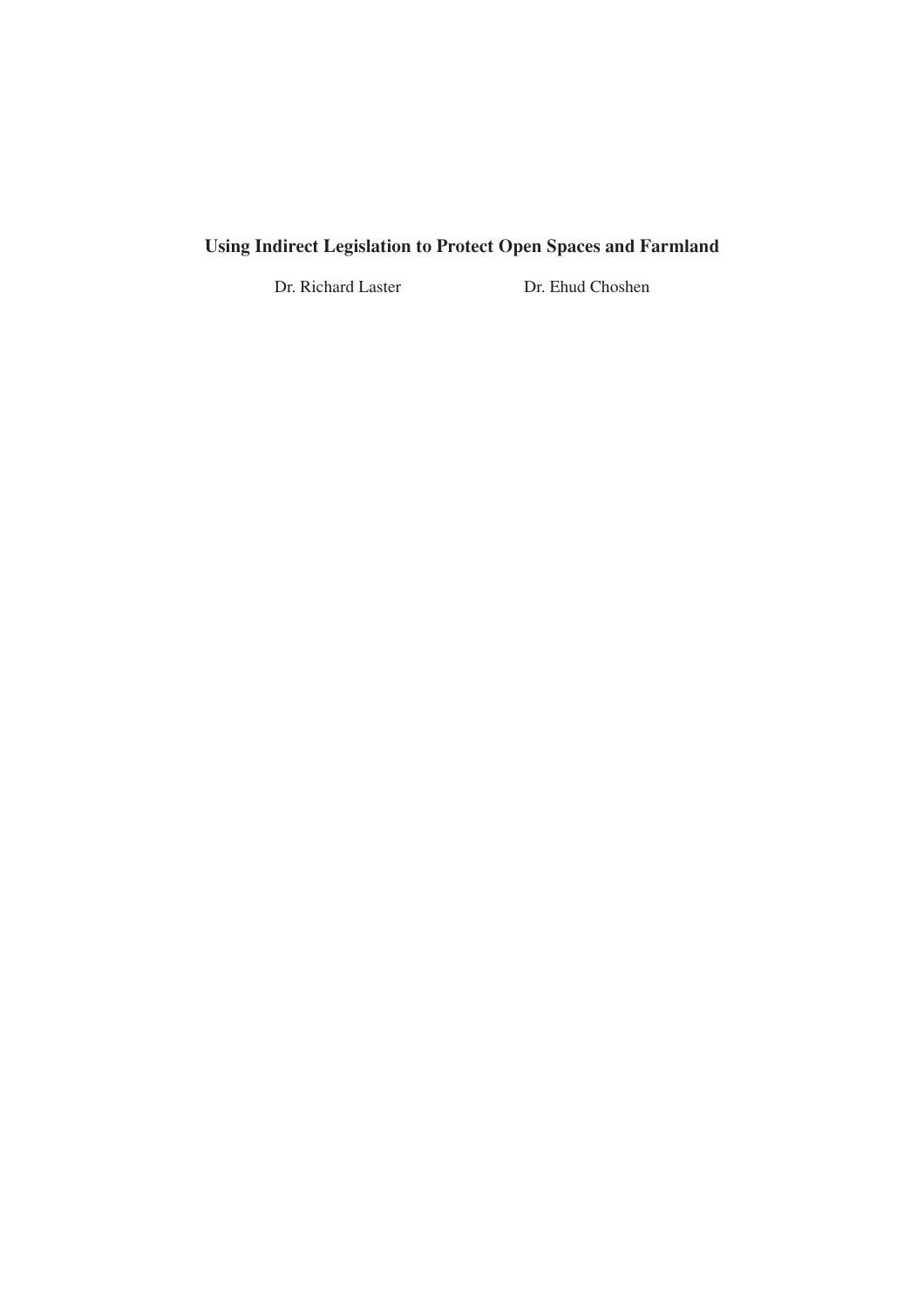The Jerusalem Institute for Israel Studies **The Center for Environmental Policy**

# *Using Indirect Legislation to Protect Open Spaces and Farmland*

**Richard Laster Ehud Choshen**

**2005**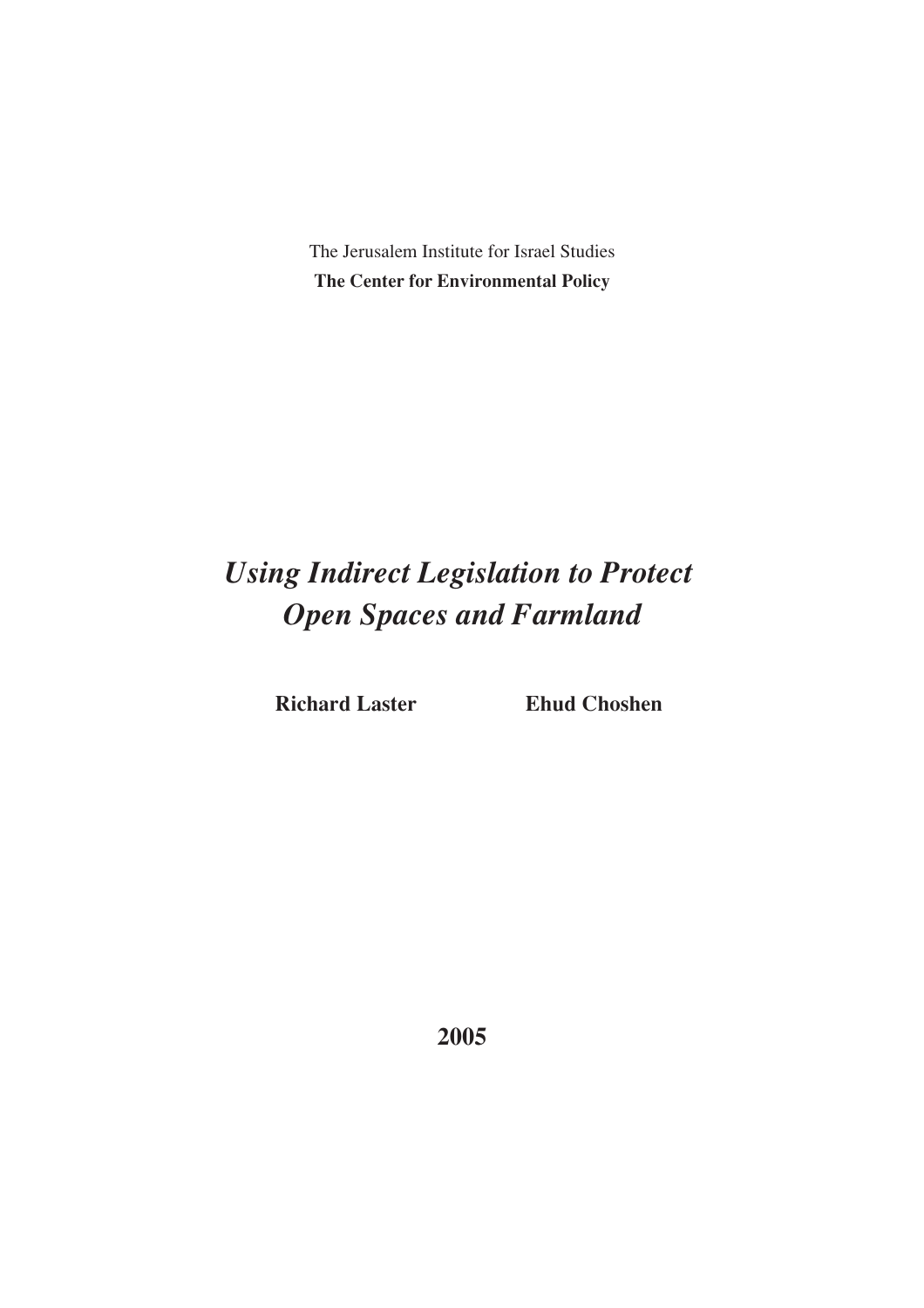The Jerusalem Institute for Israel Studies The Center for Environmental Policy Research Series No. 13

#### **Using Indirect Legislation to Protect Open Spaces and Farmland**

Dr. Richard Laster, Adv. Dr. Ehud Choshen, Adv.

This book was made possible through funding by the Charles H. Revson Foundation

The statements made and the views expressed are solely the responsibility of the authors

The research was supported by: Rational Land Use for Agricultural Open Space for the Advancement of Landscape and Environmental Values in Israel (Nekudat Hen)

#### ISSN 033-8681

© 2005, The Jerusalem Institute for Israel Studies The Hay Elyachar House 20 Radak St. 92186 Jerusalem

http://www.jiis.org.il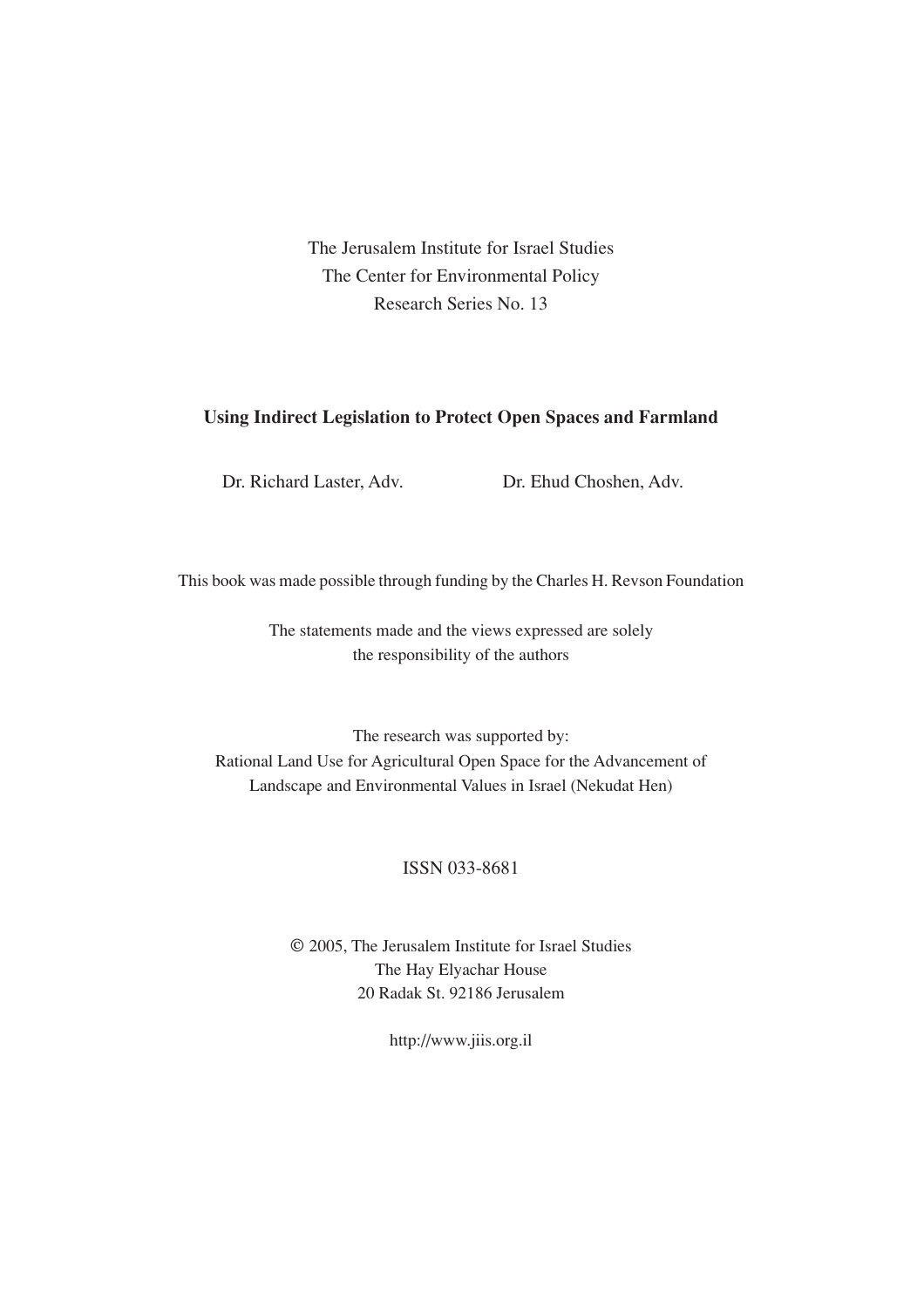## *Abstract*

## *Using Indirect Legislation to Protect Open Spaces and Farmland*

#### **Dr. Richard Laster, Dr. Ehud Choshen**

Research Assistants: Dan Livney, Darrin Hollender, Offer Laster, Guy Fuhrer

Not all modern farmers have the deep connection to the land as their forefathers did. Under economic pressure, many are ready to give up a life of hard work for the promise of financial security that developers can provide.

In an attempt to protect agricultural landscapes, numerous countries throughout the world use economic incentives and laws, but to no avail. Some farmers have changed their approach towards agriculture, switching from intensive/industrial farming to organic farming methods, but this change provides little economic comfort and has occurred on a relatively small number of farms. There has also been state interest in "primitive" farming methods as a method of preserving history and attracting tourism. Yet these efforts will not stay the flood of farmers leaving farmland to the mercy of bulldozers.

Environmental NGO's that try to stop the development of agricultural lands have limited resources at their disposal, and are seen by much of the public as being against progress and against farmers.

The failure of existing methods of rural land preservation and the search for alternative methods produced the idea for this research paper — using existing legislation, not originally meant for the purpose of preserving farmland, to advance the protection of the rural landscape in agricultural areas. This study surveyed legislation from around the world and found many legislative acts that, if implemented correctly, could help stop the destruction of the rural landscape.

The laws can be divided into two groups — general purpose laws and laws with a specific purpose. Both can be adapted to protecting agricultural land.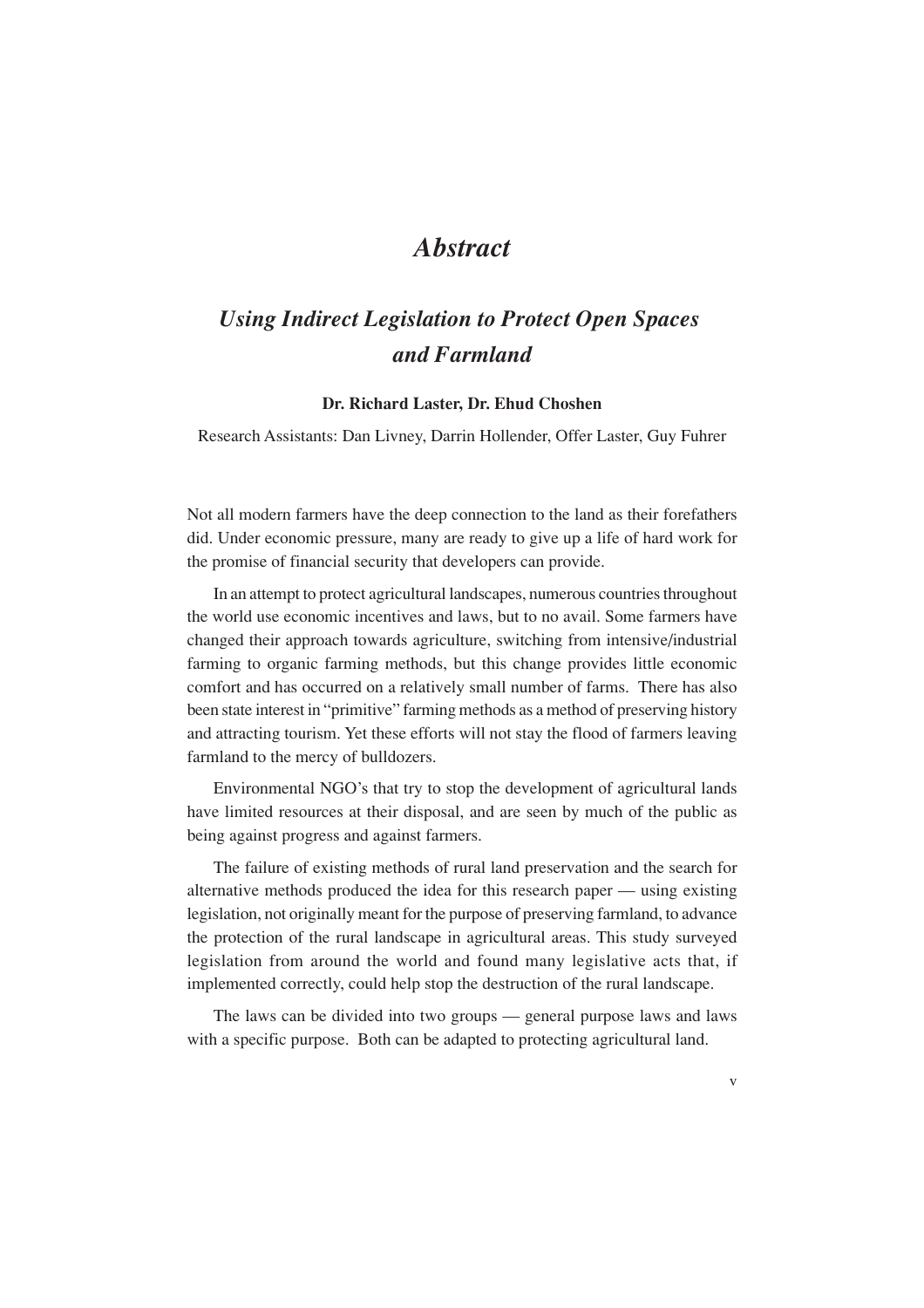Laws with a specific purpose protect specific areas. Those areas could be interpreted to include agricultural areas. For example, animal and plant habitats, flood plains, ground water enrichment areas, forests, areas of historical, religious or archaeological significance, wetlands, coastal zones, buffer zones, areas along rivers and springs, and land used for sludge and effluent disposal.

General purpose laws include laws for soil conservation and for protecting biodiversity. Drainage laws are an important example of non-specified legislation. Drainage laws around the world are meant to protect areas from flooding and to prevent soil erosion. They therefore give the appropriate government officials the power to declare flood zones around streams, lakes, and other bodies of water. Applied correctly, these laws could preserve acres of agricultural land. Since agricultural land, if farmed correctly, would in most cases suffer only minor damage from flooding or perhaps even benefit, setting aside a large area of agricultural land as a flood plain would benefit the flood prevention law and leave a rural landscape undisturbed for future generations to enjoy.

This study surveys international laws and Israeli legislation specifically, indicating how they could be applied to protecting agricultural areas. The list of Israeli laws surveyed includes:

- ◆ Water Law, 1959
- ◆ Public Health Regulations (Sanitary Conditions for Wells for Drinking Water), 1995
- ◆ National Parks, Nature Reserves, National Sites and Memorials Law, 1998
- ◆ Wildlife Protection Law, 1955
- ◆ Forest Ordinance, 1936
- ◆ Antiquities Law, 1978
- ◆ Protection of Holy Places Law, 1967
- ◆ Roads (Affixing of Signs) Law, 1966
- ◆ Public Health Regulations (Abatement of Nuisances) (Removal of Plastic Sheets), 1993
- ◆ Maintenance of Cleanliness Law, 1984
- vi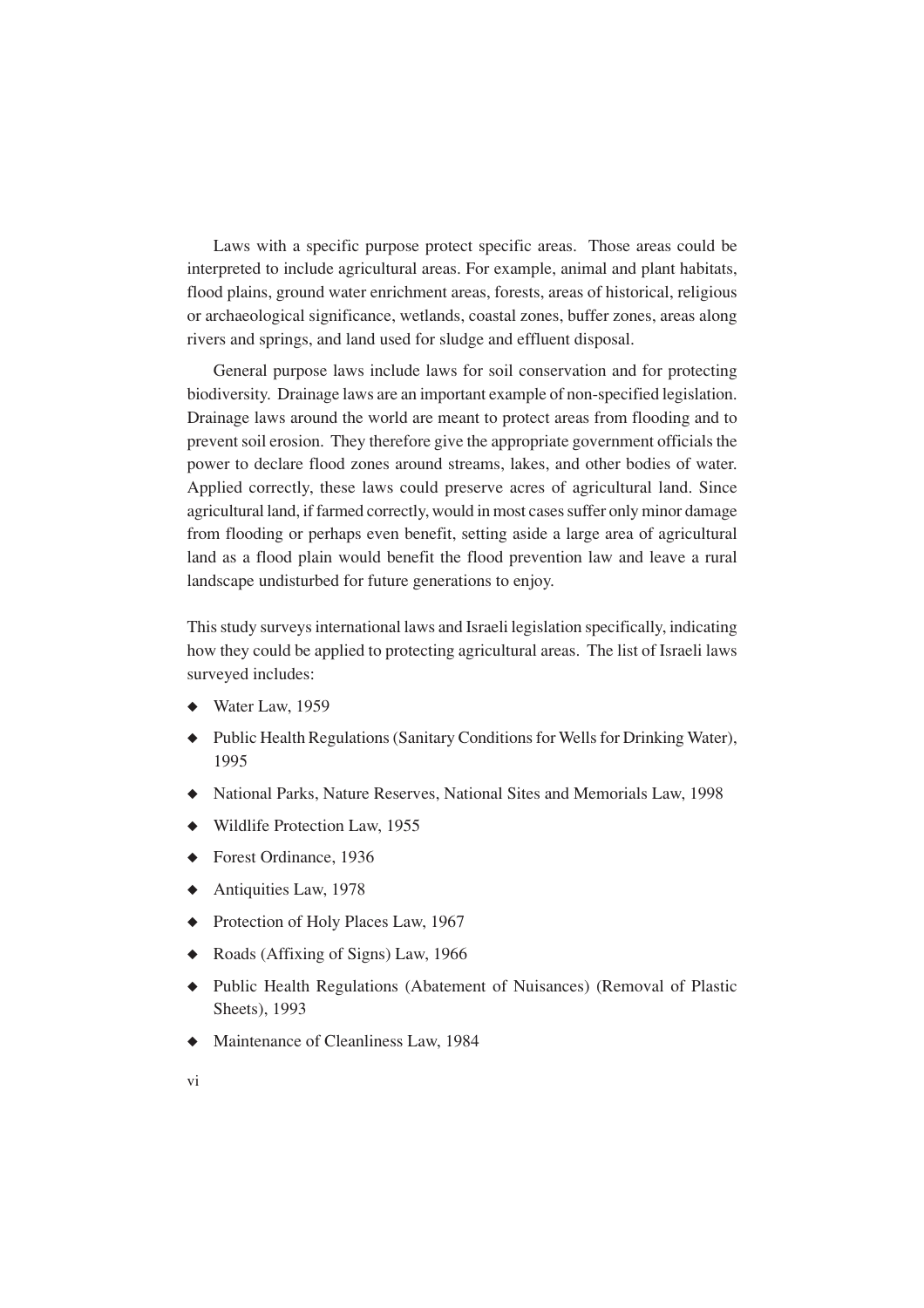- ◆ Local Authorities Law (Temporary Usage of Empty Lots), 1987
- ◆ Planning and Building Law, 1965
- ◆ Drainage and Flood Prevention Law, 1957
- ◆ Abatement of Nuisances Law, 1961
- ◆ Explosives Regulations (Commerce, Transfer, Production, Storage and Usage), 1994
- ◆ Ban on the Operation of Vehicles on the Coastline, 1997
- ◆ Protection of the Coastal Environment Law, 2004
- $\blacklozenge$  Land Law, 1969
- ◆ Public Health Ordinance, 1940
- ◆ Streams and Springs Authorities Law, 1965
- ◆ Mikveh-Israel Agricultural School Law, 1976
- ◆ Planning and Building Order (Nominating Public Authorities and Professions for Presenting Objections to Plans), 1974
- ◆ Representation of Environmental Public Bodies Law (Legislative Amendments), 2002
- ◆ Freedom of Information Law, 1998
- ◆ Abatement of Environmental Nuisances Law (Civil Actions), 1992

The study presents a number of alternative plans of action for different groups and authorities in order to preserve the agricultural usage of land, including:

- 1. Land surveys to identify vulnerable areas, including groundwater replenishment areas or the habitats of endangered species.
- 2. Identifying areas that are in the vicinity of drinking water sources.
- 3. Identifying non-agricultural structures on land designated for agricultural use only.
- 4. Surveying habitats of species protected by law, and demanding the update of animal protection laws to include additional species and habitat areas.